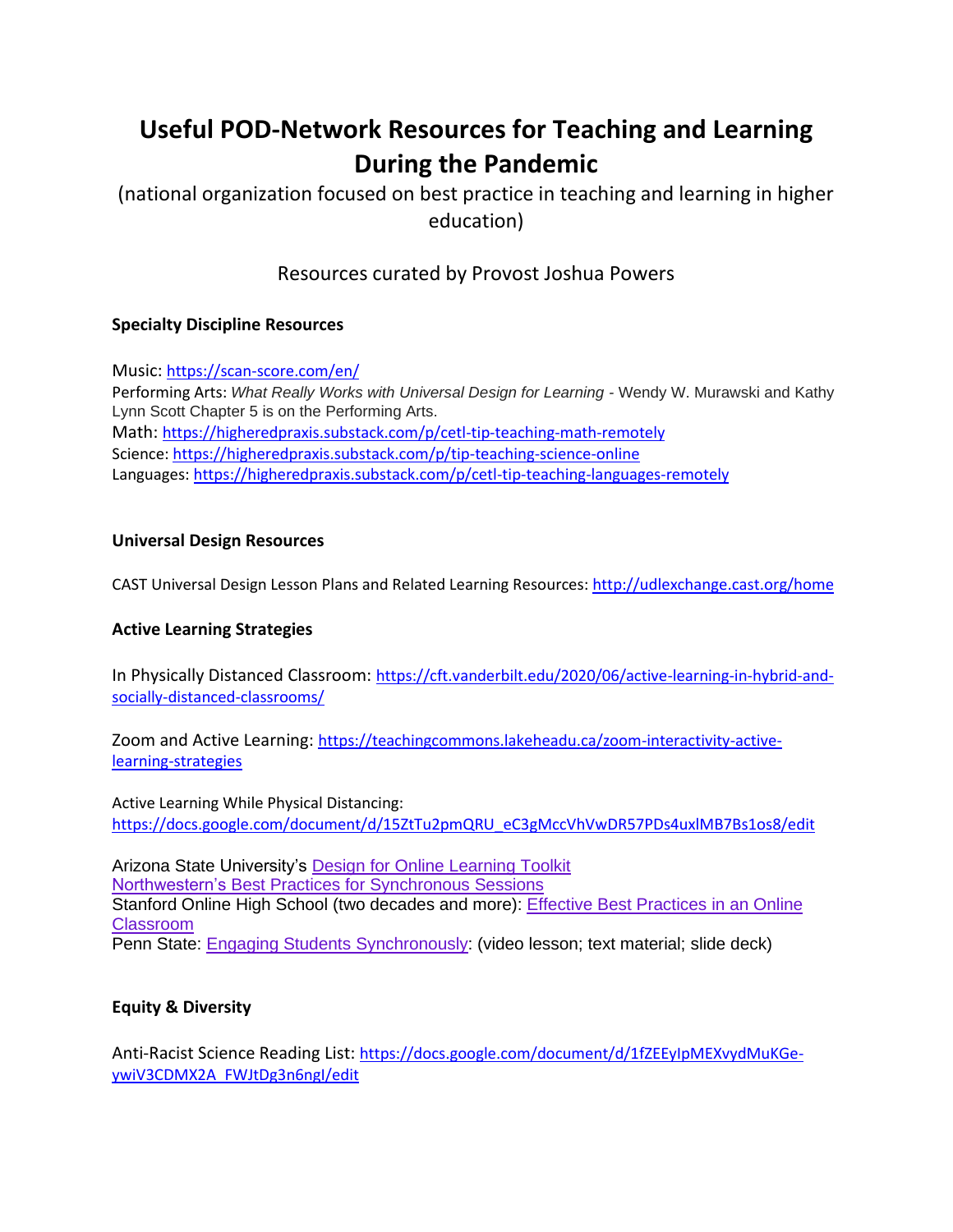Additional Anti-Racist Teaching Pedagogy Reading List:

[https://docs.google.com/document/d/1AQ\\_R4RYF99wCQu-g3voublCEq7q0lLmGc4PCL1ceV7E/edit](https://docs.google.com/document/d/1AQ_R4RYF99wCQu-g3voublCEq7q0lLmGc4PCL1ceV7E/edit)

Non-Western Perspective on Scientific Knowledge: [http://ppstbulletins.blogspot.com/2011/10/towards-non-western-perspective-on\\_24.html](http://ppstbulletins.blogspot.com/2011/10/towards-non-western-perspective-on_24.html)

Tools for Having Critical Conversations: <https://sustaineddialogue.org/campus-dialogue-resources/>

More Critical Conversations Resources: <https://mailchi.mp/b7c93abf11c7/vcu-ctle-newsletter-apr-17-1853797?e=9b15c329d3>

Inclusive Teaching in the College Classroom: [https://www.edx.org/course/inclusive-teaching-supporting](https://www.edx.org/course/inclusive-teaching-supporting-all-students-in-the)[all-students-in-the](https://www.edx.org/course/inclusive-teaching-supporting-all-students-in-the)

Teaching & Learning in the Diverse Classroom[: https://www.edx.org/course/teaching-learning-in-the](https://www.edx.org/course/teaching-learning-in-the-diverse-classroom)[diverse-classroom](https://www.edx.org/course/teaching-learning-in-the-diverse-classroom)

Unconscious Bias and Microaggression Resources: [https://drive.google.com/file/d/1m46NW-](https://drive.google.com/file/d/1m46NW-2SPmWHQenQO6dcfu5zwCtzuqpI/view)[2SPmWHQenQO6dcfu5zwCtzuqpI/view](https://drive.google.com/file/d/1m46NW-2SPmWHQenQO6dcfu5zwCtzuqpI/view)

### **HyFlex Teaching**

Course Designs Based on Class Time Length: [https://docs.google.com/document/d/1gokdIjWbfERADiswlUBL4hE81hEnNiEYmBzRUeDfUdk/edit#headi](https://docs.google.com/document/d/1gokdIjWbfERADiswlUBL4hE81hEnNiEYmBzRUeDfUdk/edit#heading=h.uemmrqypk4zd) [ng=h.uemmrqypk4zd](https://docs.google.com/document/d/1gokdIjWbfERADiswlUBL4hE81hEnNiEYmBzRUeDfUdk/edit#heading=h.uemmrqypk4zd)

Resource List: <https://www.niu.edu/keepteaching/resources/hyflex-course-model.shtml>

Additional Resources[: https://library.educause.edu/resources/2020/7/7-things-you-should-know-about](https://library.educause.edu/resources/2020/7/7-things-you-should-know-about-the-hyflex-course-model)[the-hyflex-course-model](https://library.educause.edu/resources/2020/7/7-things-you-should-know-about-the-hyflex-course-model)

# **Group Work in a Socially-Distanced or Online Classroom**

Group work and active learning may be a major component of your in-person or blended courses. While maintaining the recommended social distance of 6 feet can complicate the ability of students to actively interact in groups to collaborate and share ideas, there are some options below that can allow students to work together and maintain physical distance.

Many of these options require that students bring and utilize a laptop, tablet, or smart phone. Not all students may have a device for participating, so they may need to acquire one before the class starts or during the first week of the class. Make sure students are aware of this in the Syllabus, during the first in-person class meeting, and possibly in an initial email welcoming students to the class.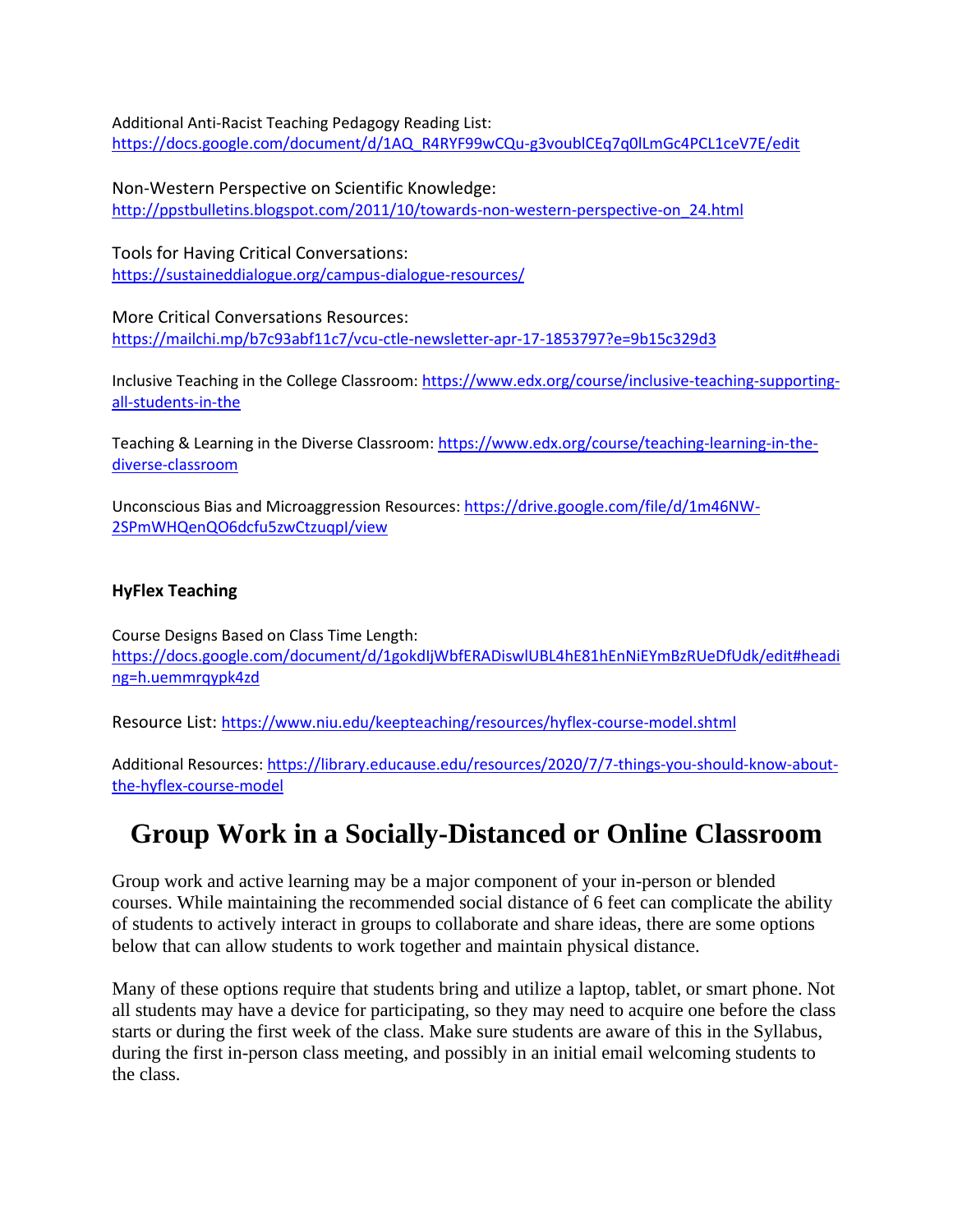| <b>Socially Distanced In-Person</b><br><b>Active Learning/Group Work</b><br><b>Options</b> | <b>Description</b>                                                                                                                                                                                                                                                                                                                                                                                                                                                                                                                                                                                                                                                                                        | <b>Tools Available or Needed</b>                                                                                                                                                                                                                                                                                                                                                                                                                                                                                                            |
|--------------------------------------------------------------------------------------------|-----------------------------------------------------------------------------------------------------------------------------------------------------------------------------------------------------------------------------------------------------------------------------------------------------------------------------------------------------------------------------------------------------------------------------------------------------------------------------------------------------------------------------------------------------------------------------------------------------------------------------------------------------------------------------------------------------------|---------------------------------------------------------------------------------------------------------------------------------------------------------------------------------------------------------------------------------------------------------------------------------------------------------------------------------------------------------------------------------------------------------------------------------------------------------------------------------------------------------------------------------------------|
| <b>Virtual In-Person Class</b><br><b>Collaboration</b>                                     | While in a physical<br>classroom, the instructor<br>can leverage some<br>online collaboration<br>spaces and tools where<br>students can collaborate<br>and discuss from a<br>distance in pairs or<br>small groups, then share<br>the results of their<br>virtual conversations or<br>work with the rest of the<br>class.<br>The collaboration<br>platforms in the next<br>column will show<br>updates, changes, and<br>additions in real time.<br>****Note that Padlet,<br>Awwapp, and Limnu are<br>not supported by MSU,<br>which requires you to<br>self-support if there are<br>issues and may require<br>purchasing for unlimited<br>use and advanced<br>capabilities beyond the<br>free versions**** | $Google$ $Docs - A$<br>collaborative writing<br>platform.<br>Note that students will need<br>a gmail account to use<br>Google Docs.<br>$Padlet – A digital bullet in$<br>board for compiling<br>comments, text, images,<br>lists, videos etc.<br>Microsoft Office 365<br><b>Document Collaboration</b><br>and Co-Authoring<br>All students have access to<br>Microsoft 365 and can<br>obtain a <u>free copy.</u><br>Awwapp – Collaborative<br>whiteboard space for<br>drawing.<br>Limnu - Collaborative<br>whiteboard space for<br>drawing. |
|                                                                                            | Instead of having<br>students work in groups<br>in class, all or most of<br>the group work and<br>collaboration can be<br>done before and after an                                                                                                                                                                                                                                                                                                                                                                                                                                                                                                                                                        | For more information on<br>WebEx and a video demo<br>of it.                                                                                                                                                                                                                                                                                                                                                                                                                                                                                 |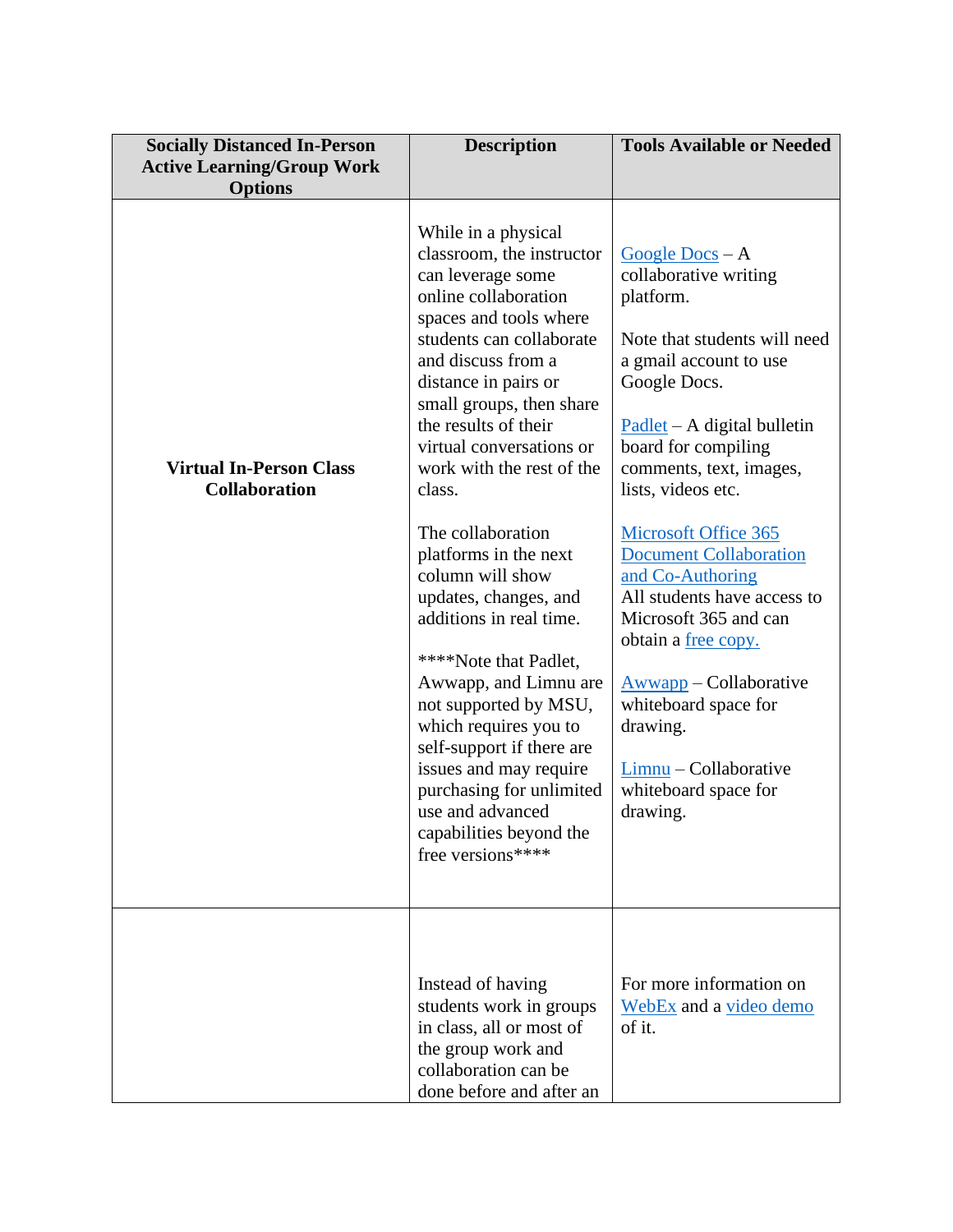| <b>Virtual Hybrid/Blended Online</b><br><b>Collaboration</b>                  | in-person class using<br>asynchronous online<br>discussion forums, MS<br>Teams, WebEx, and/or<br>Google Docs. Students<br>can then share the<br>results of the group<br>work and discussions<br>each week during the in-<br>person portion of the<br>course.                                                                                                                                                                                                                                                                                                    | For more information on<br>MS Teams and video demo<br>of it.<br>For more information on<br>using Brightspace<br>asynchronous online<br>discussion forums, please<br>watch this training,<br><b>Maximizing Online</b><br><b>Discussions for</b><br><b>Asynchronous Online</b><br>Learning<br>Google $Docs - A$<br>collaborative writing<br>platform.<br>Note that students will need<br>a gmail account to use<br>Google Docs. |
|-------------------------------------------------------------------------------|-----------------------------------------------------------------------------------------------------------------------------------------------------------------------------------------------------------------------------------------------------------------------------------------------------------------------------------------------------------------------------------------------------------------------------------------------------------------------------------------------------------------------------------------------------------------|-------------------------------------------------------------------------------------------------------------------------------------------------------------------------------------------------------------------------------------------------------------------------------------------------------------------------------------------------------------------------------------------------------------------------------|
| <b>In-Class Student-to-Student Video</b><br><b>Conferencing and Chat Tool</b> | Students can also form<br>groups and use their<br>own laptops or mobile<br>devices with WebEx or<br>Microsoft Teams to<br>collaborate and<br>communicate with each<br>other from across the<br>classroom or with<br>students outside of class<br>who are unable to<br>attend, then appoint<br>someone to share the<br>results with the class.<br>Note that this may not<br>work as well with a high<br>number of students as it<br>can overload the WiFi<br>capacity in the room and<br>there can be unpleasant<br>audio feedback when<br>multiple students are | For more information on<br>WebEx and a video demo<br>of it.<br>For more information on<br>MS Teams and video demo<br>of it.                                                                                                                                                                                                                                                                                                   |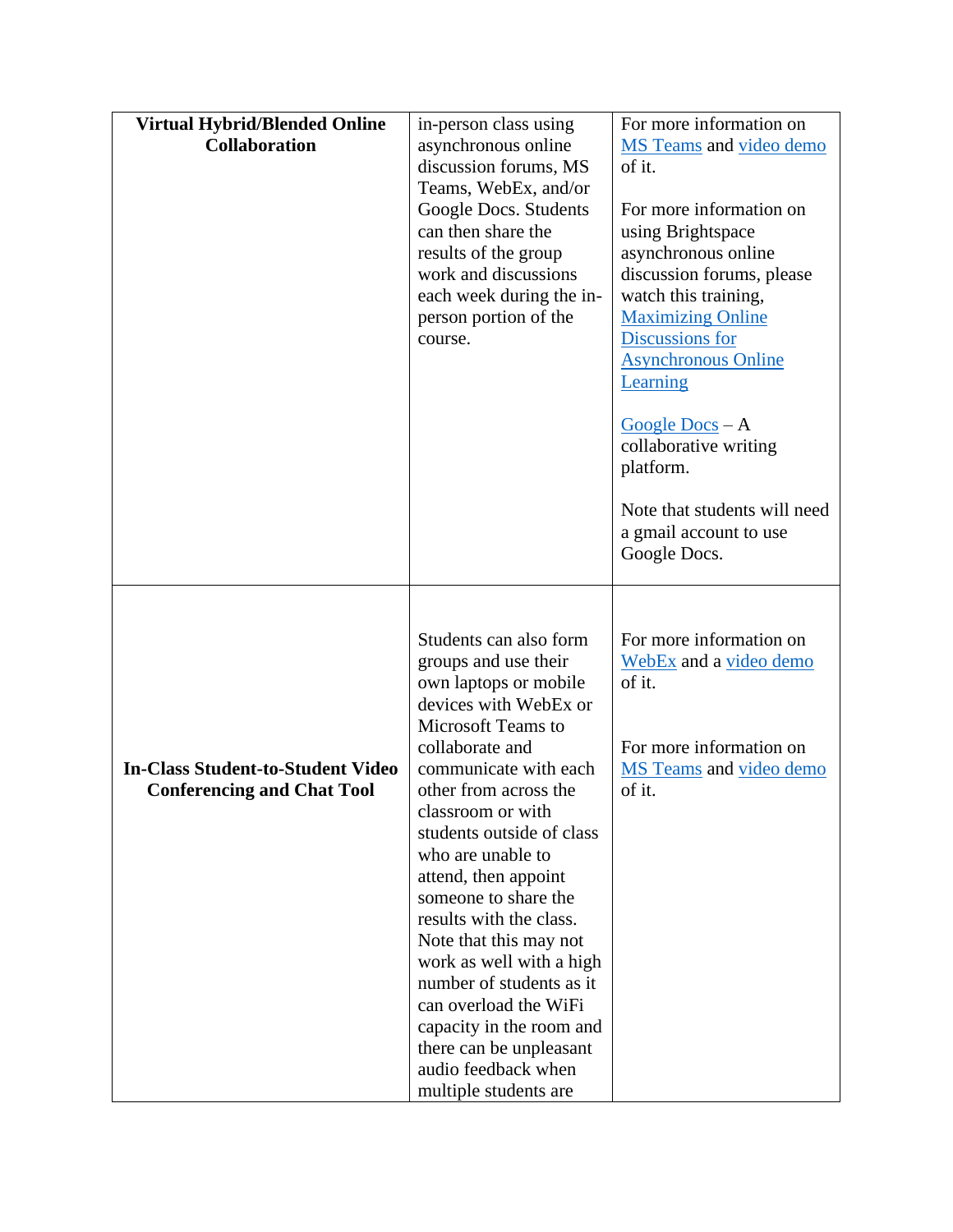|                                                   | talking or forget to mute<br>their microphones. Also,<br>the use of masks may<br>hinder their voices.<br>Therefore, instead of<br>students engaging in<br>potentially distracting<br>verbal video conference<br>discussions during the<br>group work, they can |                                                                                  |
|---------------------------------------------------|----------------------------------------------------------------------------------------------------------------------------------------------------------------------------------------------------------------------------------------------------------------|----------------------------------------------------------------------------------|
|                                                   | utilize the chat tools<br>from WebEx or MS<br>Teams to carry out their<br>in-class conversations.                                                                                                                                                              |                                                                                  |
|                                                   | This may require setting<br>up pre-assigned student<br>groups at the beginning<br>of the course and<br>helping them set up<br>WebEx meetings or MS<br>Team collaboration<br>spaces for each group.                                                             |                                                                                  |
|                                                   | If an at-risk student or<br>one in isolation from<br>quarantine is unable to<br>attend class, they can<br>join a virtual in class<br>collaboration and/or in-<br>class video conferencing<br>session from home.                                                |                                                                                  |
| <b>In-Person Non-Technology</b><br><b>Options</b> | Some rooms may be<br>equipped with multiple<br>white boards that can be<br>used as a way for<br>students to make<br>individual contributions                                                                                                                   |                                                                                  |
|                                                   | to a group product,<br>where each student<br>comes up to write an<br>idea for their group one<br>at a time. Flip charts<br>positioned in the room                                                                                                              | Room equipped with<br>multiple whiteboards or<br>request moveable<br>whiteboards |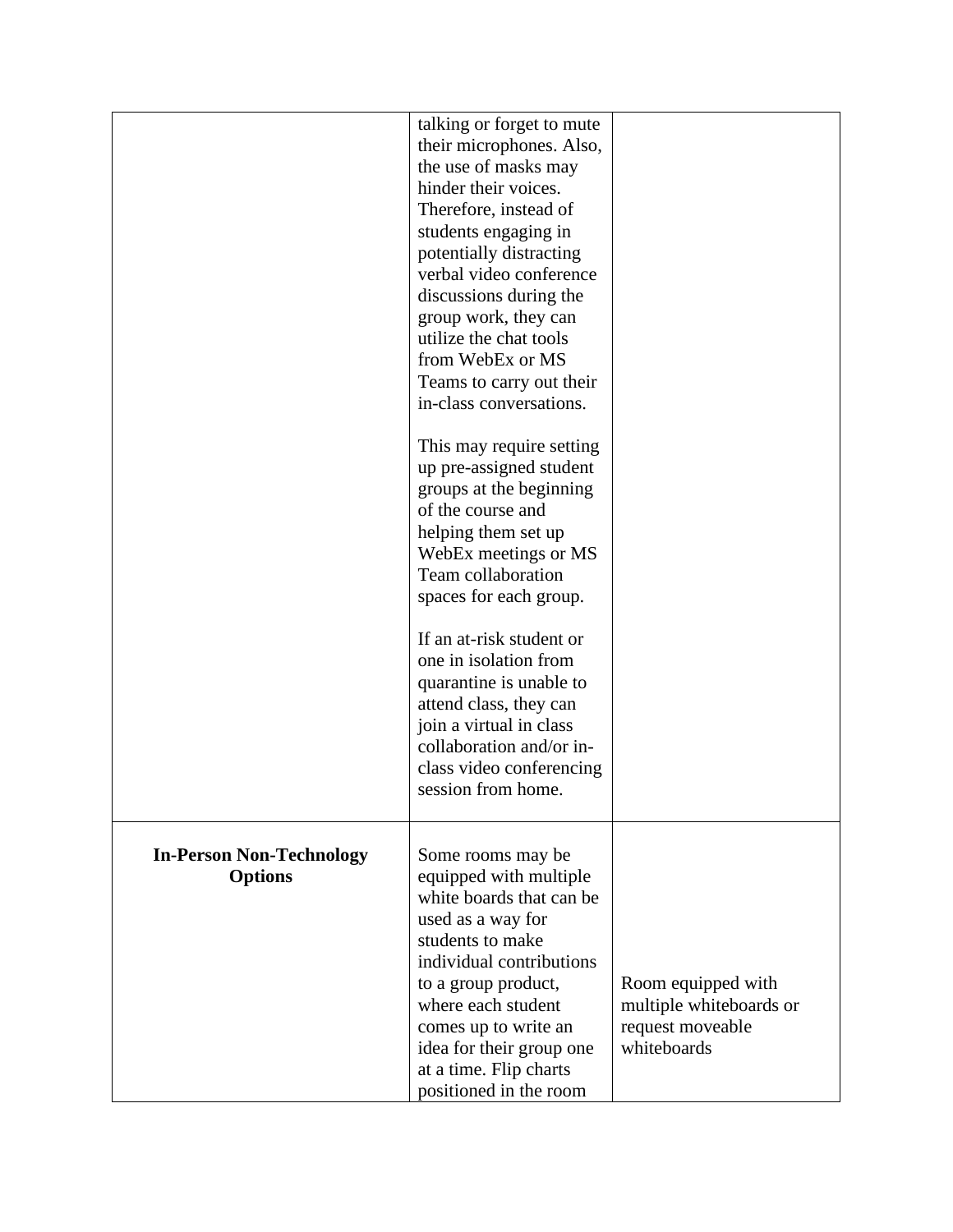| and sticky notes can also<br>be used in this way.<br>Students can write down<br>ideas and thoughts on<br>sticky notes and post<br>them to a space for their<br>group on a white board<br>and then one member<br>can photograph them<br>with their phone and<br>send to the group to<br>have and discuss. Small<br>portable whiteboards<br>could also allow<br>students to complete<br>individual work that<br>they can hold up for<br>their group members to | Require students purchase<br>individual portable<br>whiteboards<br>Flip charts or easels for<br>writing on or posting notes<br>to<br>Large or small sticky notes |
|--------------------------------------------------------------------------------------------------------------------------------------------------------------------------------------------------------------------------------------------------------------------------------------------------------------------------------------------------------------------------------------------------------------------------------------------------------------|------------------------------------------------------------------------------------------------------------------------------------------------------------------|
|--------------------------------------------------------------------------------------------------------------------------------------------------------------------------------------------------------------------------------------------------------------------------------------------------------------------------------------------------------------------------------------------------------------------------------------------------------------|------------------------------------------------------------------------------------------------------------------------------------------------------------------|

# **Tips and Strategies to Help Support These Options:**

- Ease your students into the use of these options with low-stakes practice opportunities at the beginning of the course.
- Be ready with a backup plan or activity that does not involve the technology in case there are issues.
- Check in with your students periodically with in-class polling, surveying, or informal conversations to see how it is going and whether you can make changes to support the use of these options.

# **Space Arrangements**

If the classroom has moveable furniture, arranging students in a half circle formation can allow for collaboration while maintaining physical distancing. When possible, you can also take students to an alternative outside space to spread out and collaborate or an in-door area with more space.

# **Additional Resource:**

[Active Learning in Hybrid and Physically Distanced Classrooms](about:blank) by Derek Bruff, Director, Vanderbilt Center for Teaching